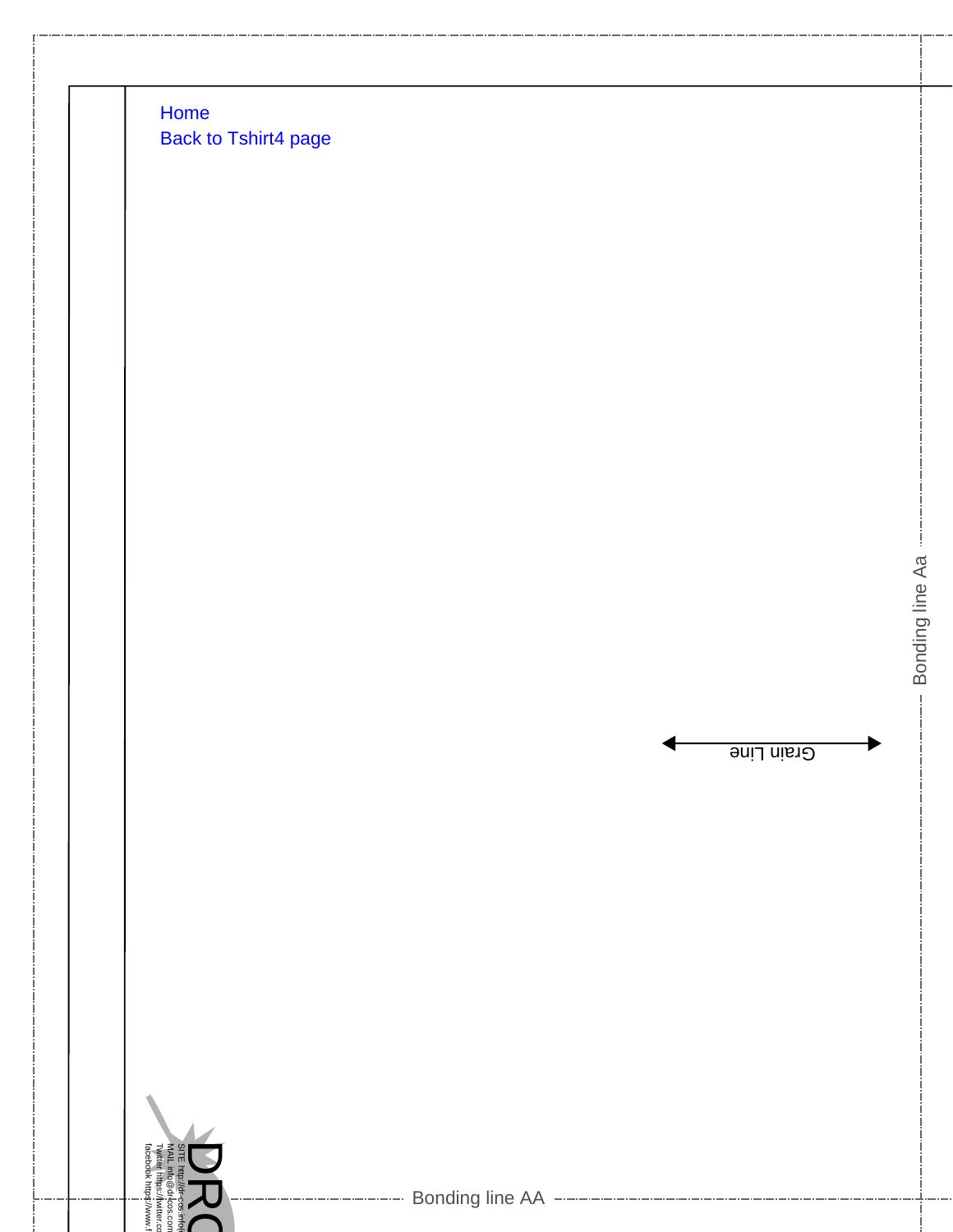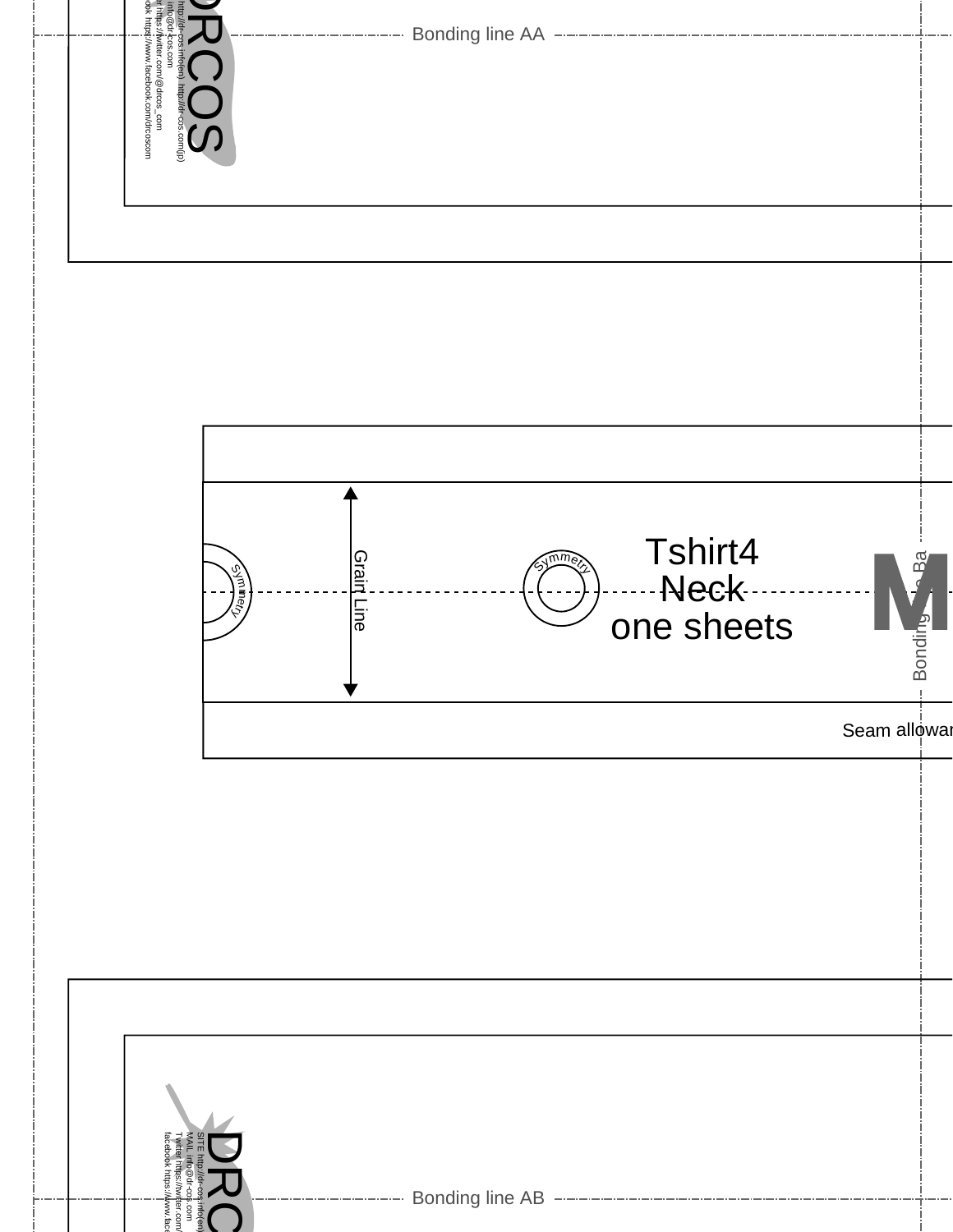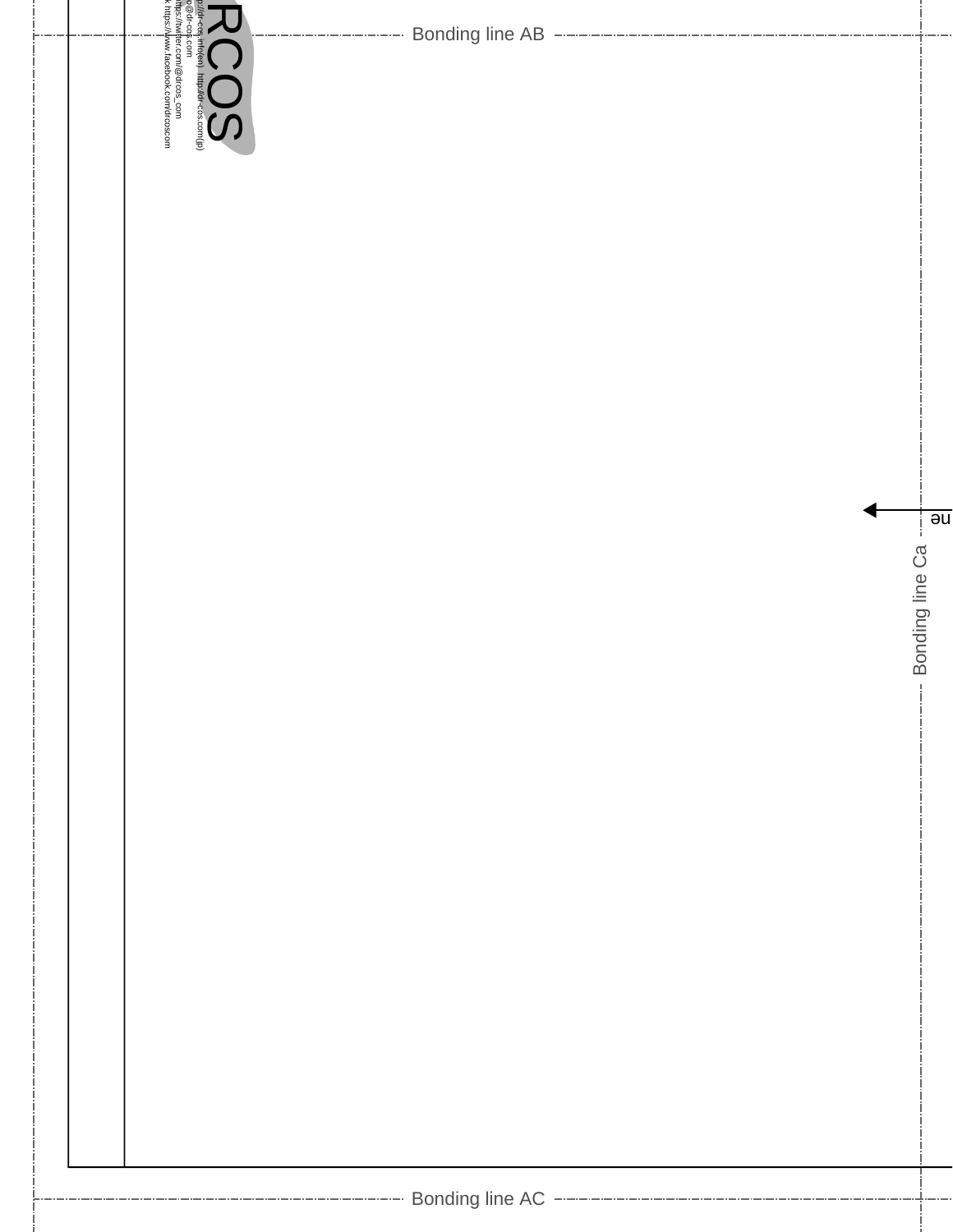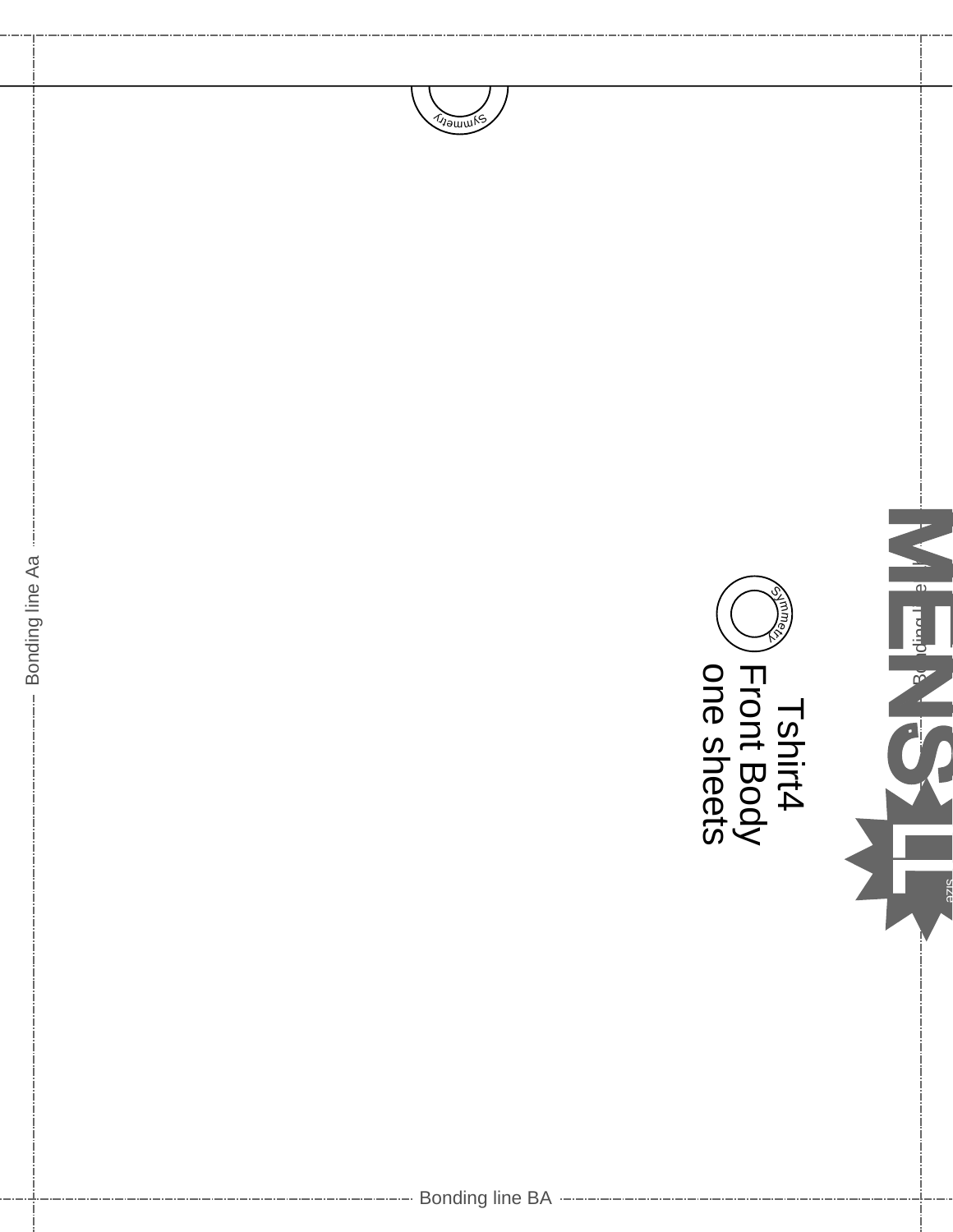|                                                   | Seam allowance 1/2in.                                                                                                                                                                     |                 |
|---------------------------------------------------|-------------------------------------------------------------------------------------------------------------------------------------------------------------------------------------------|-----------------|
|                                                   |                                                                                                                                                                                           |                 |
|                                                   |                                                                                                                                                                                           |                 |
| $B\overline{a}$<br><b>Bonding</b><br>$\mathbb{I}$ | SITE http://dr-cos.info(en) http://dr-cos.com(jp)<br>MAIL info@dr-cos.com<br>size<br>Twitter https://twitter.com/@drcos_com<br>$\leftarrow$<br>facebook https://www.facebook.com/drcoscom | Bonding line Bb |
|                                                   | allowance 1/2in.                                                                                                                                                                          |                 |
|                                                   |                                                                                                                                                                                           |                 |
|                                                   | Seam allowance 1/2in.                                                                                                                                                                     |                 |
|                                                   |                                                                                                                                                                                           |                 |
|                                                   |                                                                                                                                                                                           |                 |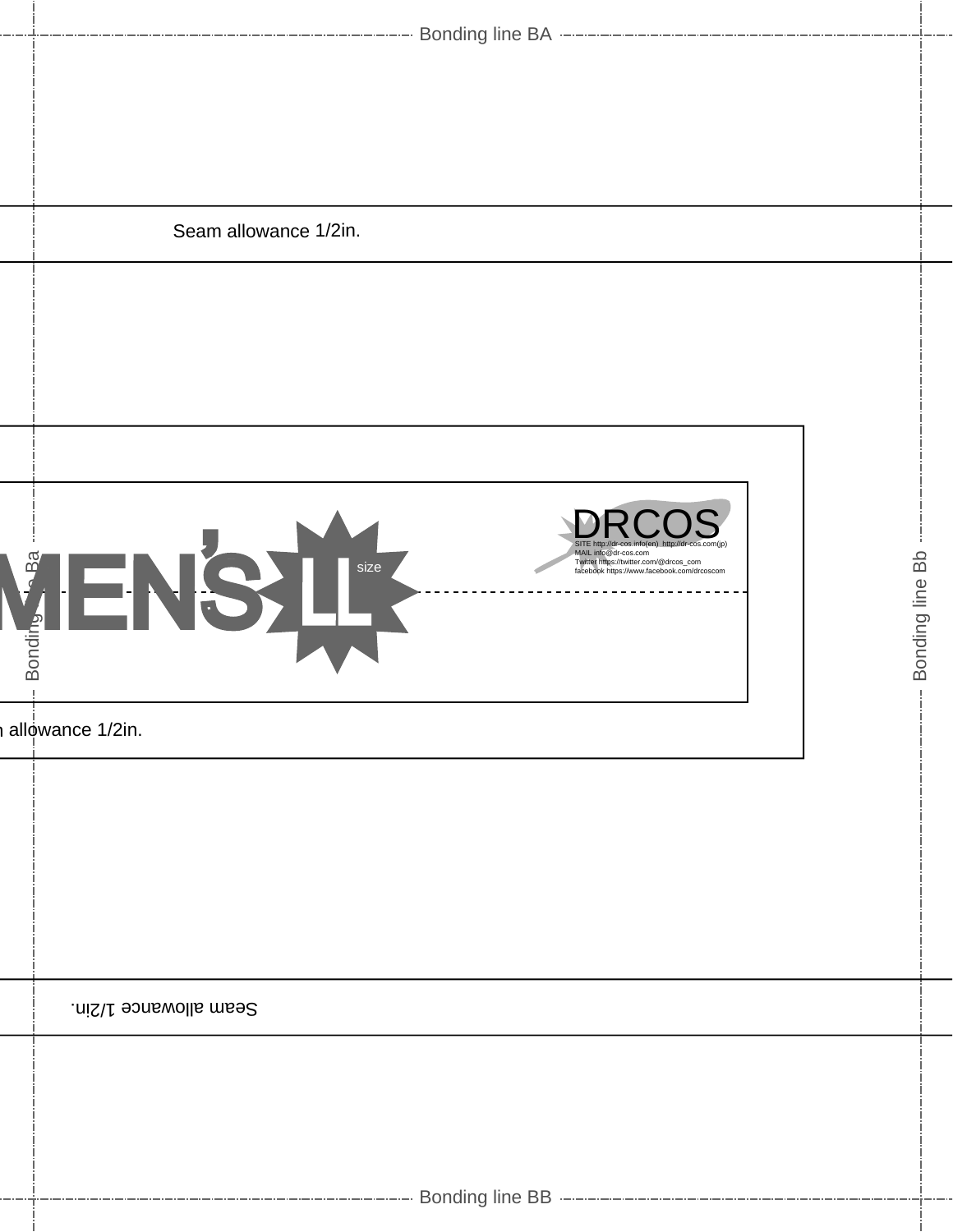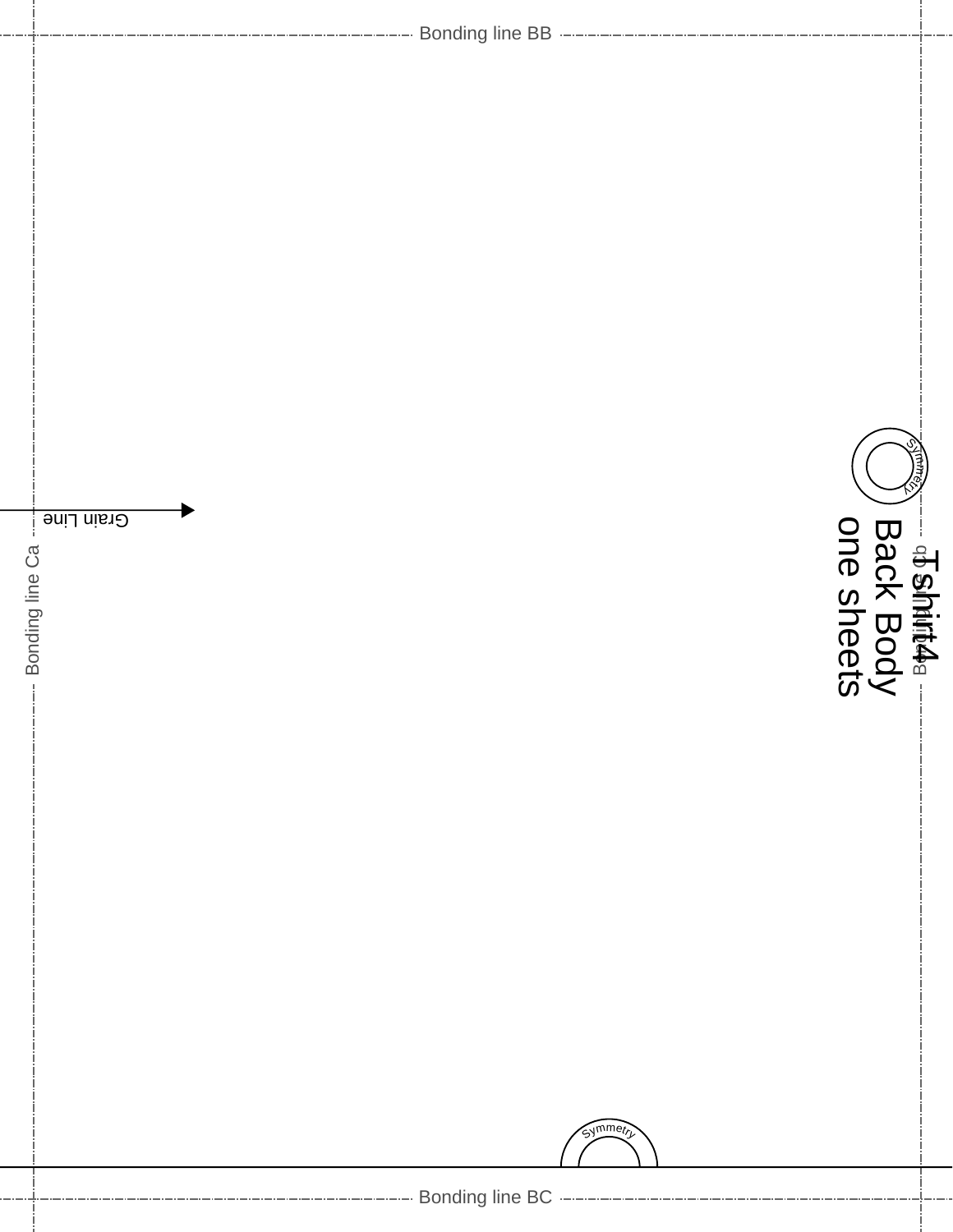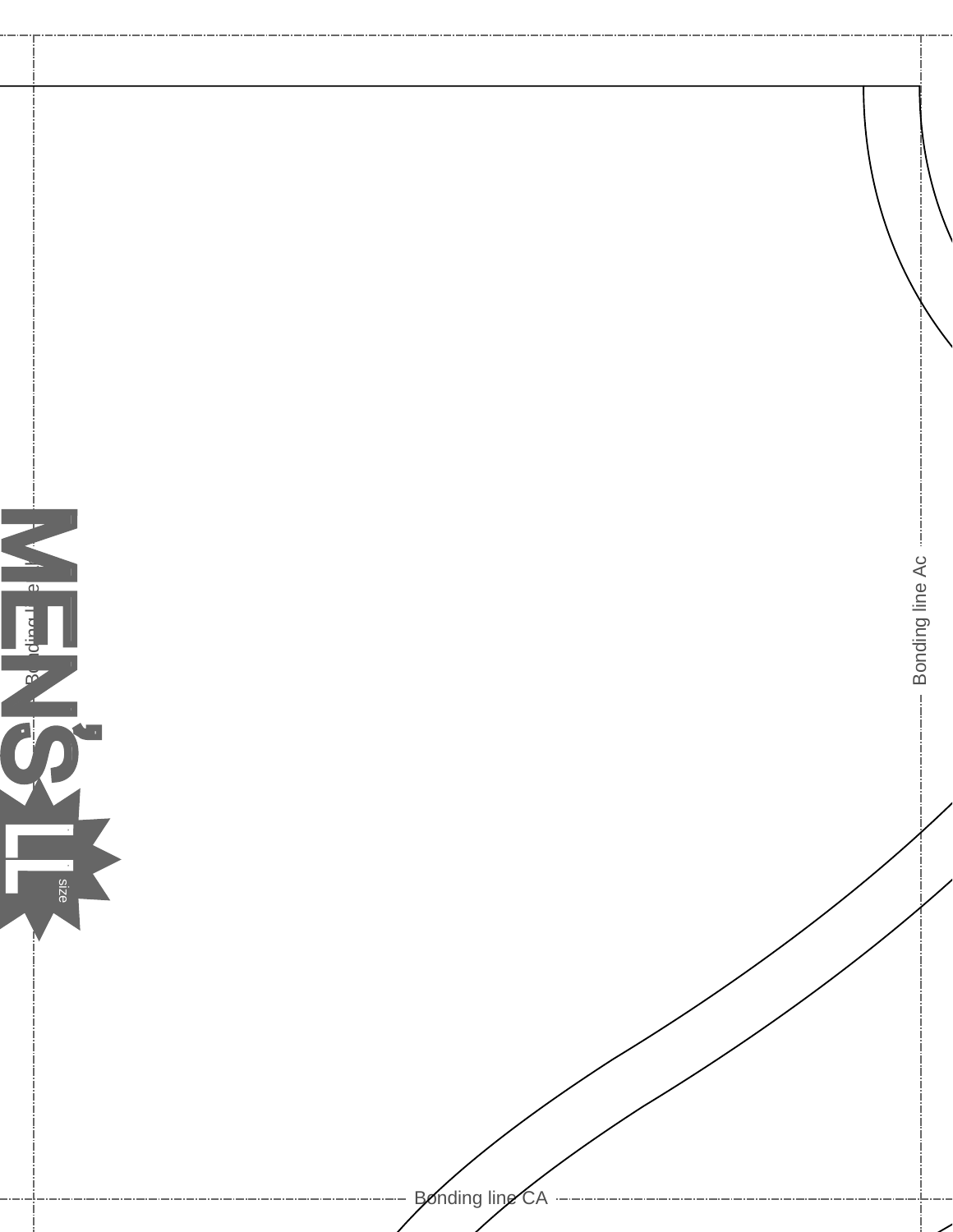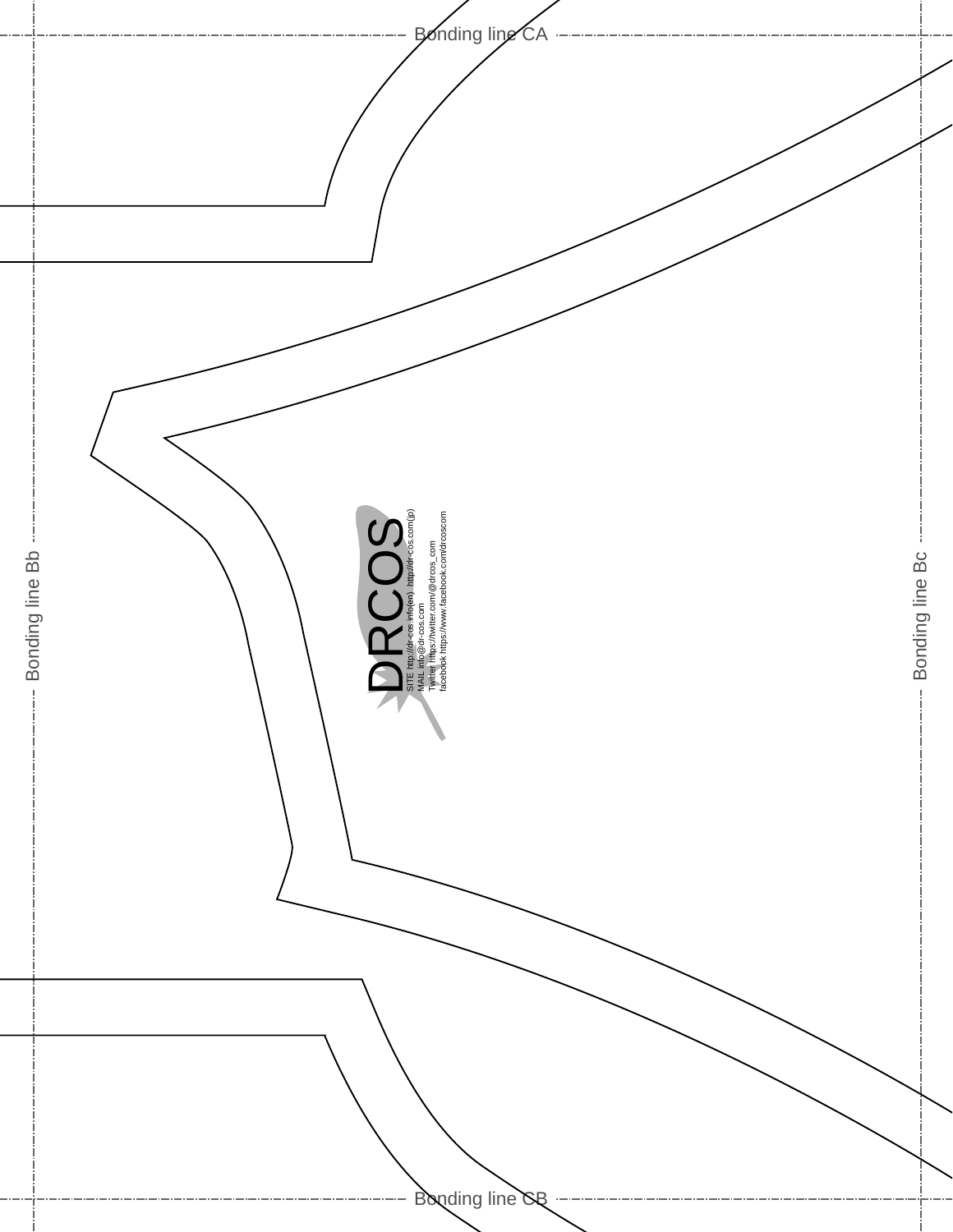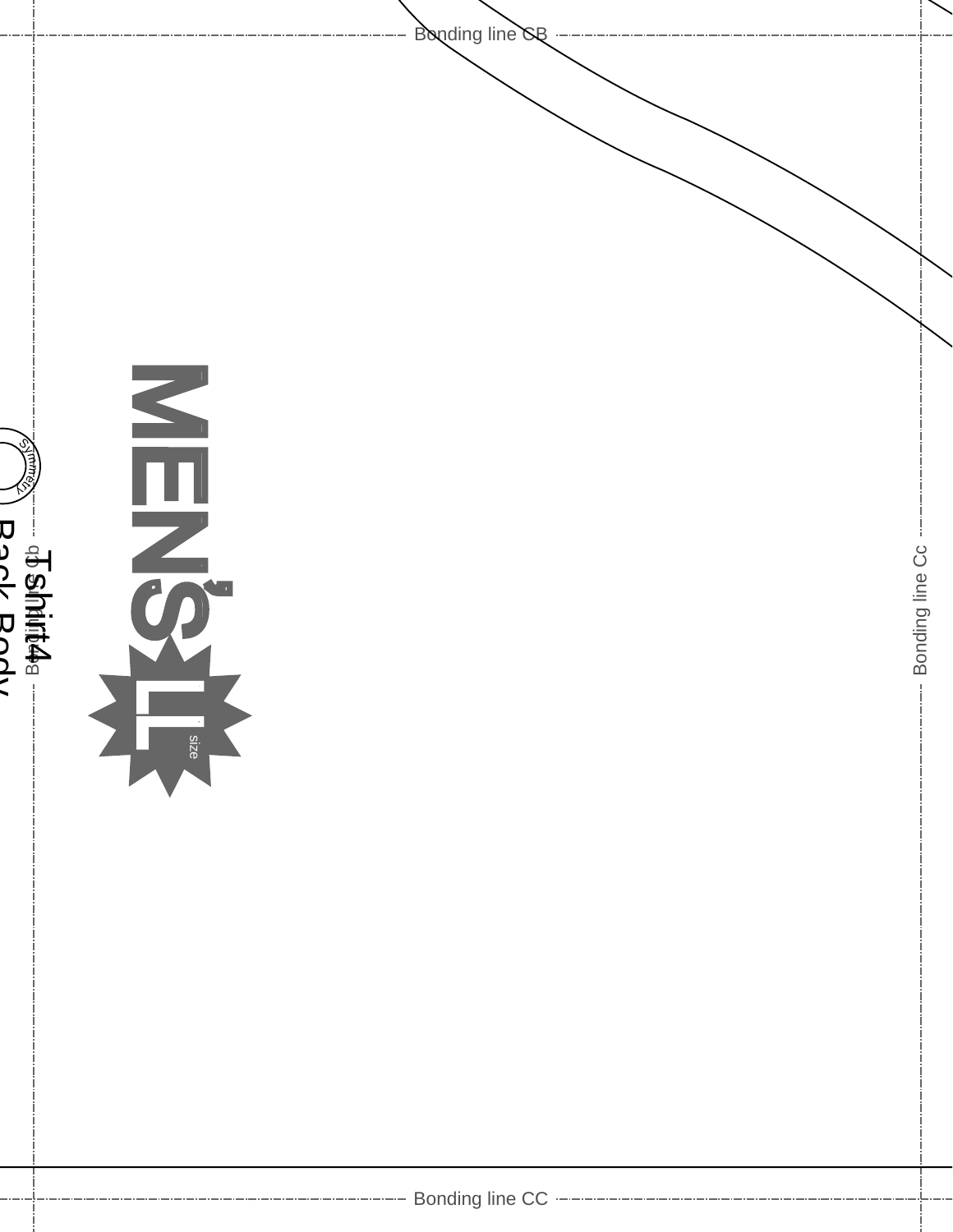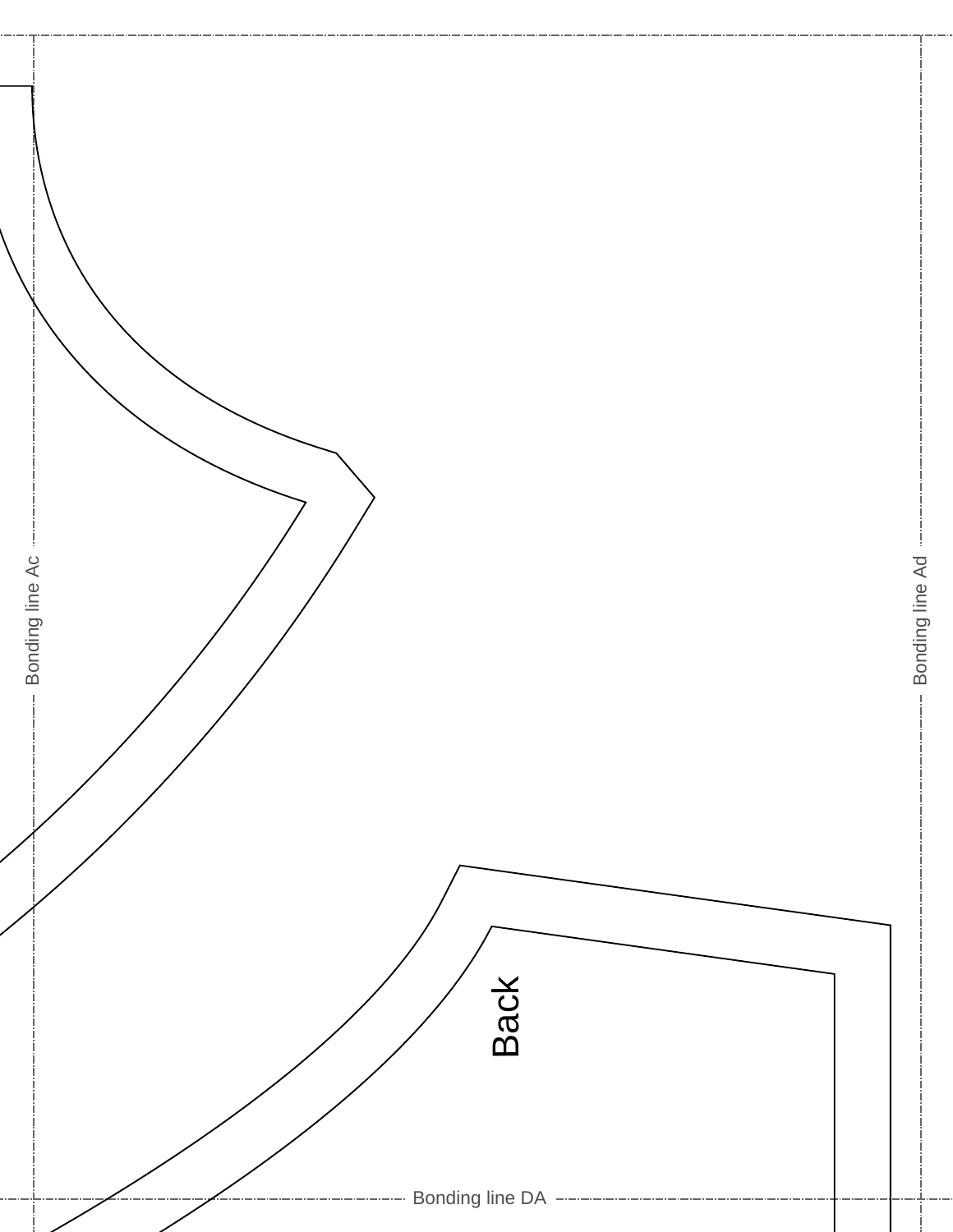